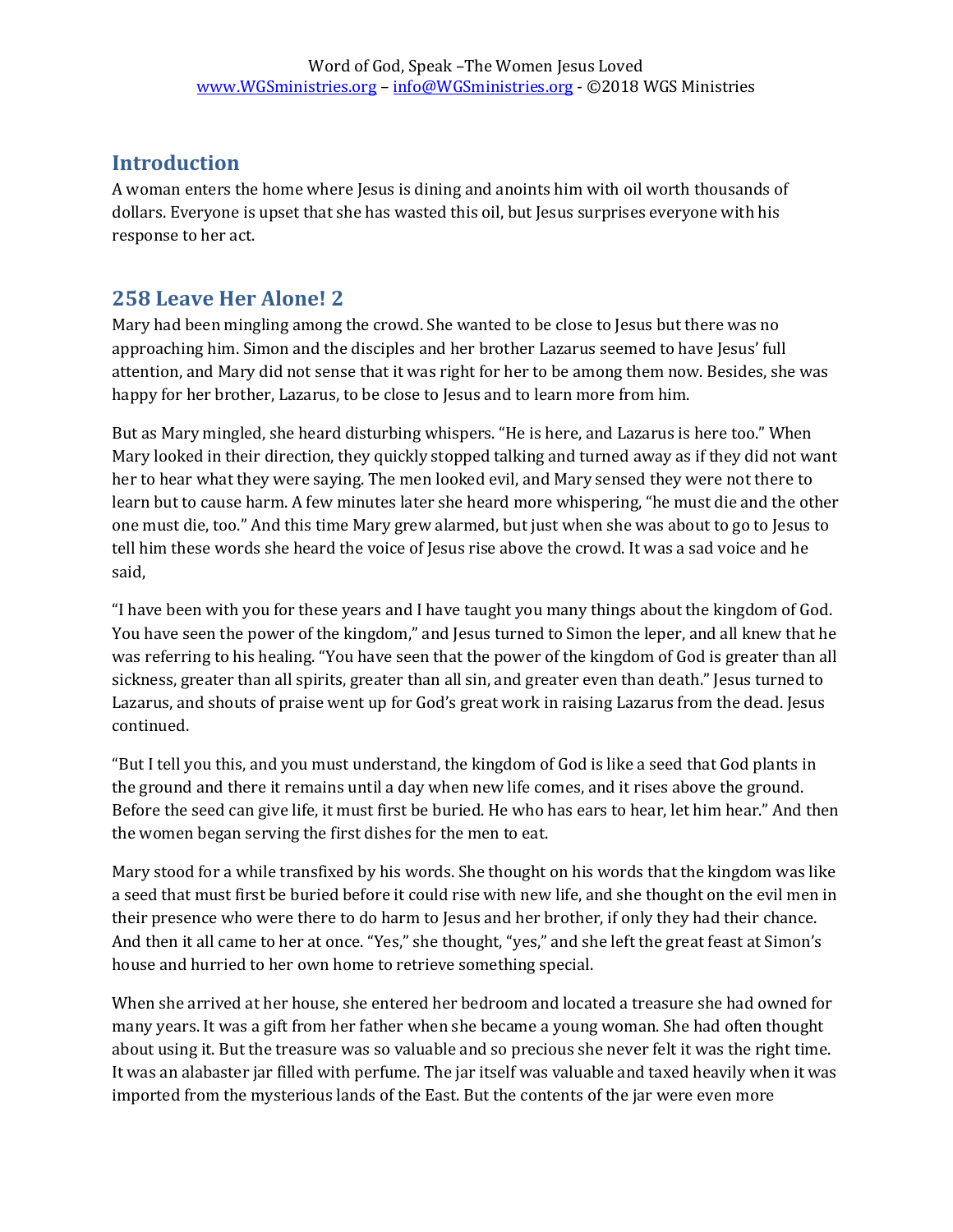## Word of God, Speak –The Women Jesus Loved [www.WGSministries.org](http://www.wgsministries.org/) – [info@WGSministries.org](mailto:info@WGSministries.org) - ©2018 WGS Ministries

precious for it was pure nard – the exotic anointing oil and perfume made from a plant of the Far East. One drop of nard would emit a lovely fragrance and was worth the wages of a man working a full year. Mary picked up the nard and said, "Yes, this is why have been saving it," and she walked back to the house of Simon the Leper, her heart filled with love and devotion.

When she entered, the servants were almost done washing the feet of the men and anointing them with drops of oil upon their heads. They were just about to wash Jesus' feet when Mary gently said, "No, please, stop." Everyone looked in her direction. Why was this woman giving instruction to a man? Why was this woman in this gathering of men? She was not bringing in a dish of food for the men to eat. Why was she speaking, and why did she not want the servants to wash the feet of Jesus?

Then Mary went to the place where Jesus reclined. She opened her precious alabaster jar and poured some on his head. The men could not believe how much she poured, and they gasped. Did she not know how expensive that was? Then she went to Jesus' feet, and they could not believe what they were witnessing. Mary poured the rest of the bottle of pure nard upon Jesus' feet, rubbed the oil into his feet, loosened her hair, and began to dry his feet with her long, beautiful hair.

The men were shocked. This was not appropriate behavior for a woman, but Mary did not care for she was honoring her Lord and preparing him for the suffering that lay ahead.

Jesus watched as Mary, dearest Mary, the one who had sat at his feet learning, the one who wept at his feet grieving, was the one who was now kneeling at his feet, worshipping. Jesus' heart filled with joy and love as he saw this daughter of Abraham preparing him for the suffering that was ahead. He was about to reach down and bless her when some of the disciples sprang up and said,

"I'm sorry, but this is enough. It's one thing to anoint Jesus with some of it, and I guess that is proper and good, but you could have sold the rest of this perfume for a high price and given the money to the poor."

Judas Iscariot, one of the twelve, stood up and said, "Brothers, you are right. If she had given the jar to me I would have sold it for the wages of an entire year. Think how much money that would have been. Think of how many poor people we could have helped." And as Judas said these words he moved toward Mary and grabbed her arm, and then Jesus said,

"No, you stop, all of you. You do not understand. Leave her alone. Go back to your place Judas. All of you men, go back to your couches and eat. She has done a good deed to me. You always have the poor with you. Anytime you wish you can go to the poor and give them something, but you will not always have me."

Jesus looked around at his men who were ashamed and confused. Then Jesus said to them, "Did you not hear what I said about the kingdom being like a seed that is buried? She has heard and understood, and when she poured this perfume on my body, she did it to prepare me for burial."

Jesus reached down toward Mary, and she looked up from his feet. Tears were in her eyes as she heard Jesus speak of his death and burial. Though she did not fully understand, she more than anyone else knew that dark days lay ahead for him. Then Jesus said, "Truly I say to all of you, the